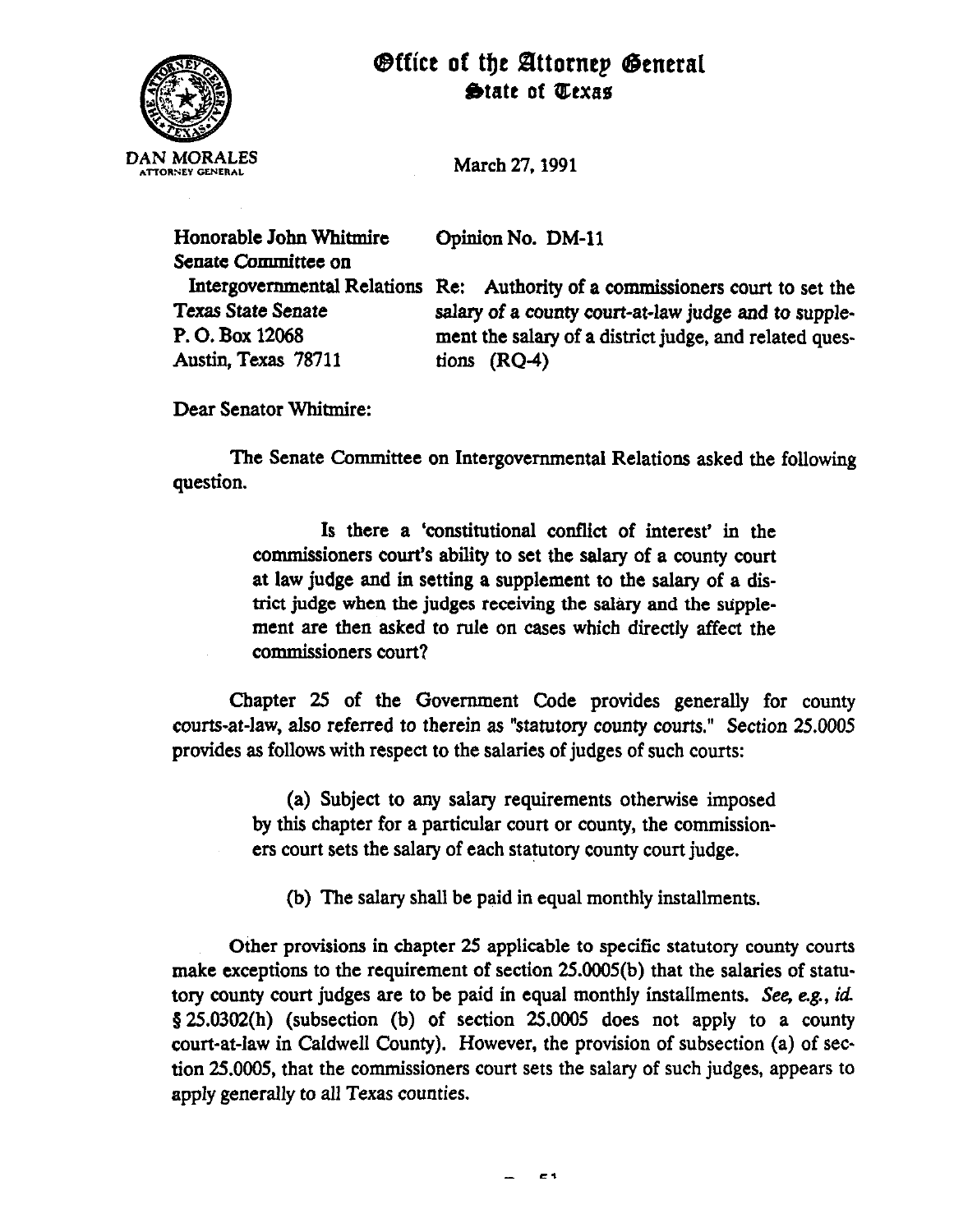Chapter 32 of the Government Code provides for additional or supplemental salary to be set, within specified limits, by enumerated commissioners courts for certain district judges serving those counties. See, e.g., id. § 32.002 (Andrews County Commissioners Court to pay judge of the 109th Judicial District additional annual salary not to exceed \$5000).

The request letter does not cite any particular constitutional provisions as apposite. The only constitutional provision we find that might arguably apply to the issue you present is that in article V, section 11, that "[n]o judge shall sit in any case wherein he may be interested."

The term "interest" in article V, section 11, as interpreted by the courts, has a "special and limited meaning; it refers only ro direct pecuniary interests." 1 G. BRADEN, THE CONSTITUTION OF THE STATE OF TEXAS: AN ANNOTATED AND COMPARATIVE ANALYSIS at 423 (1977). A pecuniary interest sufficient to disqualify a judge under article V, section 11, must also be real and certain. Any pecuniary gain or loss to the judge must be an immediate, necessary, and quantifiable result of the judgment to be rendered in the particular case, and not merely a possible or incidental result. See Love v. Wilcox, 28 S.W.2d 515 (Tex. 1930) (justice, who was himself a candidate in primary, not disqualified to consider mandamus proceeding by another candidate to have his name printed on primary ballot); Nueces County Drainage & Conservation Dist. No. 2 y. Bevly, 519 S.W.2d 938 (Tex. Civ. App.--Corpus Christi 1975, writ refd n.r.e.) (judge's interest as taxpayer in drainage district too remote to disqualify him from hearing action to enjoin district from making certain improvements); Narro Warehouse. Inc. v. Kelly, 530 S.W.2d 146 (Tex. Civ. App.--Corpus Christi 1975, writ refd n.r.e.) (judge no; disqualified to sit in condemnation case by reason of having accepted free legal services of attorney in another case in federal court in which both judge and litigants in condemnation proceeding were parties).

In our opinion, the Government Code provisions authorizing commissioners courts to set salaries for county court-at-law judges and salary supplements for district judges do not create a "constitutional conflict of interest." The possibility that the judge's actions might be influenced by the fact that the commissioners court sets his salary or supplement is too remote and uncertain to be an "interest" within the meaning of the article V, section 11, prohibition.